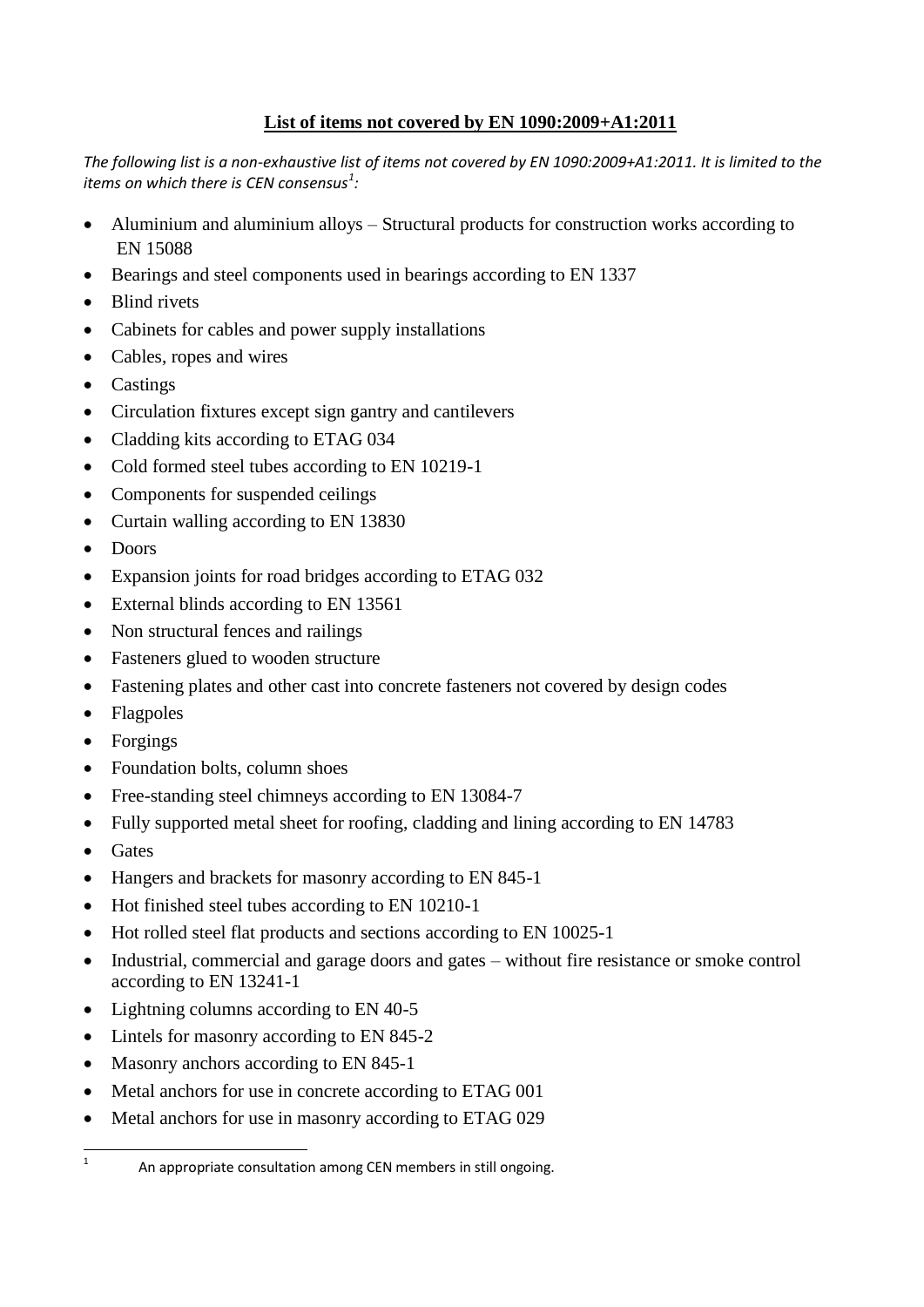- Metal chimneys according to EN 1856-1
- Metal frame building kits according to ETAG 025
- Metal framing components for plasterboard according to EN 14195
- Metal liners according to EN 1856-2
- Noise barriers (except their steel frame components) according to EN 14388
- Non-pre-loadable bolts according to EN 15048
- Ornamentations
- Pedestrian door sets, industrial, commercial, garage doors and openable windows Product standard, performance characteristics - Fire resistance and/or smoke control characteristics according prEN 16034
- Piles if non-fabricated
- Pipelines and pipes
- Powder actuated fasteners Prefabricated building units according to ETAG 023
- Prefabricated stair kits according to ETAG 008
- Prefabricated steel and stainless steel wire rope systems with end connectors
- Prefabricated tension rod systems with fork end connectors
- Pre-loadable bolts according to EN 14399-1
- Pressure vessels not incl. the supporting structure
- Rails or sleepers for railway systems
- Reinforcing steel for concrete or masonry
- Road parapets, crash barriers, crash cushions according to EN 1317-5
- Roof safety products incl. roof ladders and walkways
- Scaffoldings
- Sculptures (Metal Art)
- Self-drilling and self-tapping screws
- Self-supporting insulating panels (sandwich panels) according to EN 14509
- Self-supporting metal sheets for roofing, cladding and lining according to EN 14782 used in structural class III as defined in EN 1993-1-3 and EN 1999-1-4.
- Sheet piling according to prEN 10248-1 and prEN 10249-1
- Shutters according to EN 13659
- Stainless steel strip according to EN 10088-4
- Stainless steel bars, rods, wire, sections according to EN 10088-5
- Steel and aluminium components and elements produced on work site
- Steel and aluminium stairs, walkways and fences forming integral part of a machine
- Steel beams for composite steel concrete structures not covered by design codes
- Steel casting for structural use according to EN 10340
- Steels for quenching and tempering for construction purposes according to EN 10343
- Steel lintels according to EN 845-2
- Structural components for the moving parts of cranes
- Structural components for offshore structures